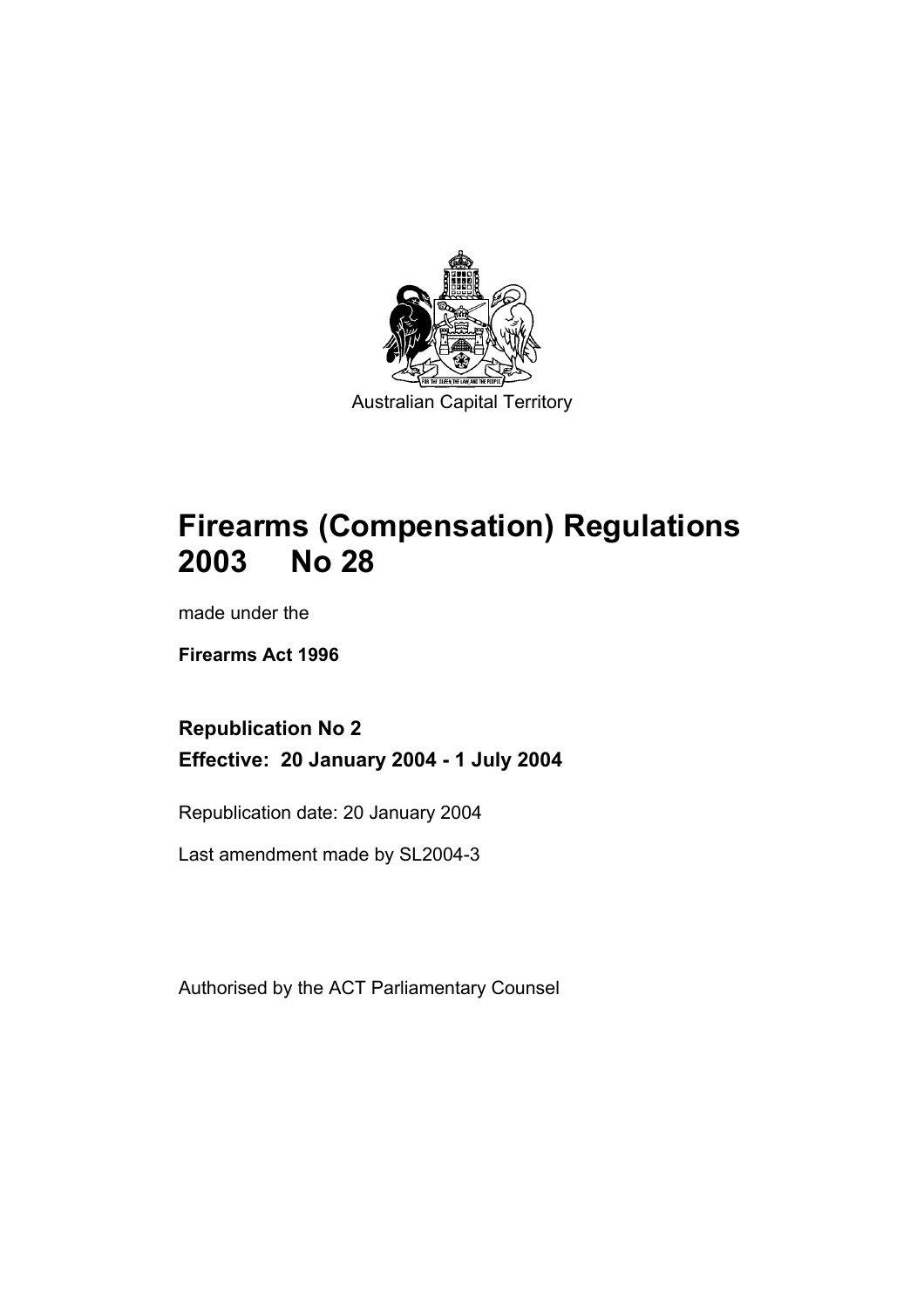## **About this republication**

#### **The republished law**

This is a republication of the *Firearms (Compensation) Regulations 2003,* made under the *Firearms Act 1996* (including any amendment made under the *Legislation Act 2001*, part 11.3 (Editorial changes)) as in force on 20 January 2004*.* It also includes any amendment, repeal or expiry affecting the republished law to 20 January 2004.

The legislation history and amendment history of the republished law are set out in endnotes 3 and 4.

#### **Kinds of republications**

The Parliamentary Counsel's Office prepares 2 kinds of republications of ACT laws (see the ACT legislation register at www.legislation.act.gov.au):

- authorised republications to which the *Legislation Act 2001* applies
- unauthorised republications.

The status of this republication appears on the bottom of each page.

#### **Editorial changes**

The *Legislation Act 2001*, part 11.3 authorises the Parliamentary Counsel to make editorial amendments and other changes of a formal nature when preparing a law for republication. Editorial changes do not change the effect of the law, but have effect as if they had been made by an Act commencing on the republication date (see *Legislation Act 2001*, s 115 and s 117). The changes are made if the Parliamentary Counsel considers they are desirable to bring the law into line, or more closely into line, with current legislative drafting practice.

This republication does not include amendments made under part 11.3 (see endnote 1).

#### **Uncommenced provisions and amendments**

If a provision of the republished law has not commenced or is affected by an uncommenced amendment, the symbol  $|\mathbf{U}|$  appears immediately before the provision heading. The text of the uncommenced provision or amendment appears only in the last endnote.

#### **Modifications**

If a provision of the republished law is affected by a current modification, the symbol  $\mathbf{M}$ appears immediately before the provision heading. The text of the modifying provision appears in the endnotes. For the legal status of modifications, see *Legislation Act 2001*, section 95.

#### **Penalties**

The value of a penalty unit for an offence against this republished law at the republication date is—

- (a) if the person charged is an individual—\$100; or
- (b) if the person charged is a corporation—\$500.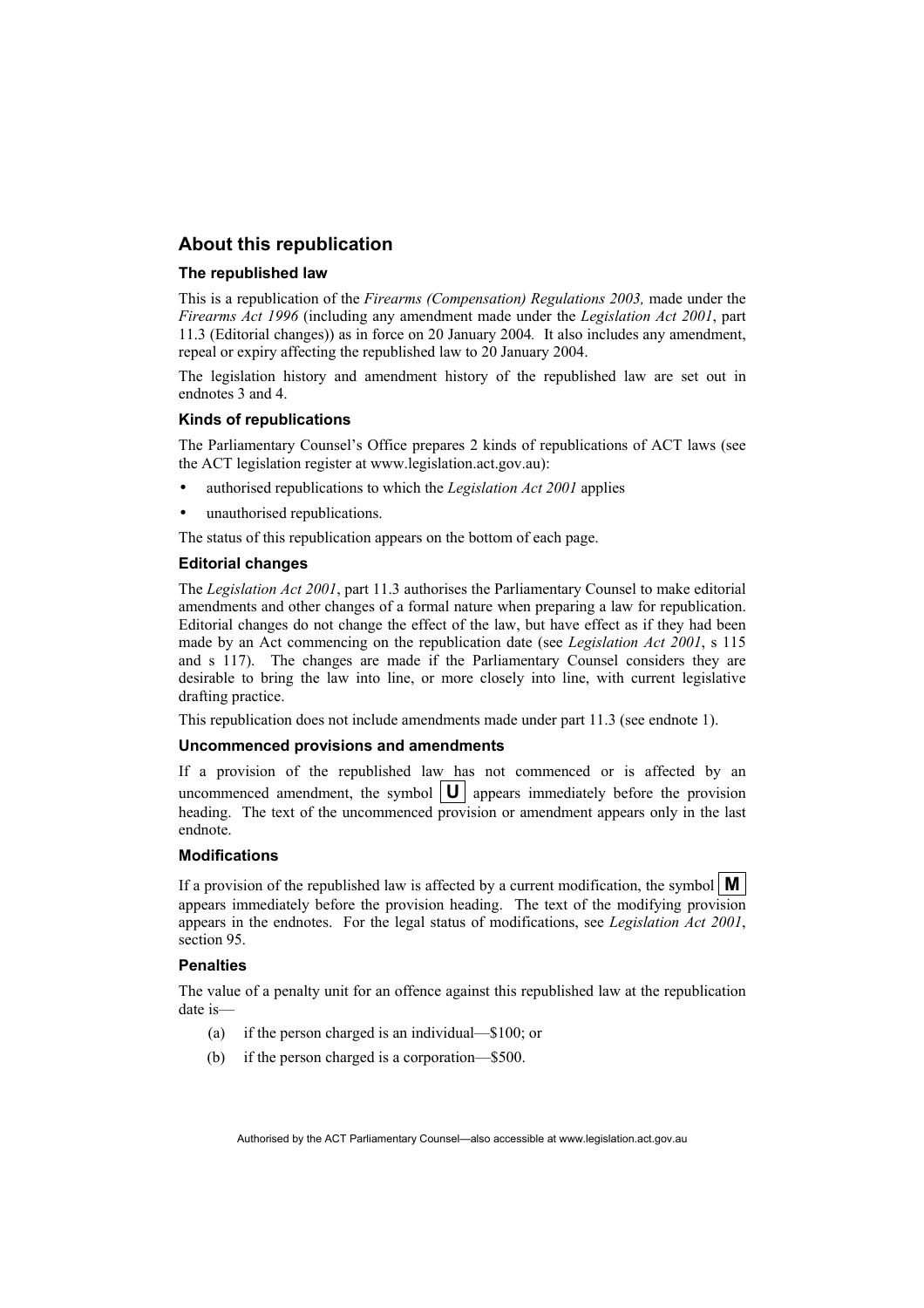

# **Firearms (Compensation) Regulations 2003**

made under the

**Firearms Act 1996** 

## **Contents**

| Part 1                     | <b>Preliminary</b>                                                       |            |
|----------------------------|--------------------------------------------------------------------------|------------|
| 1                          | Name of regulations                                                      | 2          |
| 3                          | Application of pt 2                                                      | 2          |
| 4                          | Expiry                                                                   | 2          |
| Part 2                     | <b>Modification of Act, pt 12</b>                                        |            |
| 5                          | Act modified-pt 2                                                        | 3          |
| 6                          | Section 129                                                              | 3          |
| 7                          | Section 135 (2)                                                          | 4          |
| 8                          | New section 135A                                                         | 4          |
| R <sub>2</sub><br>20/01/04 | Firearms (Compensation) Regulations 2003<br>Effective: 20/01/04-01/07/04 | contents 1 |

Page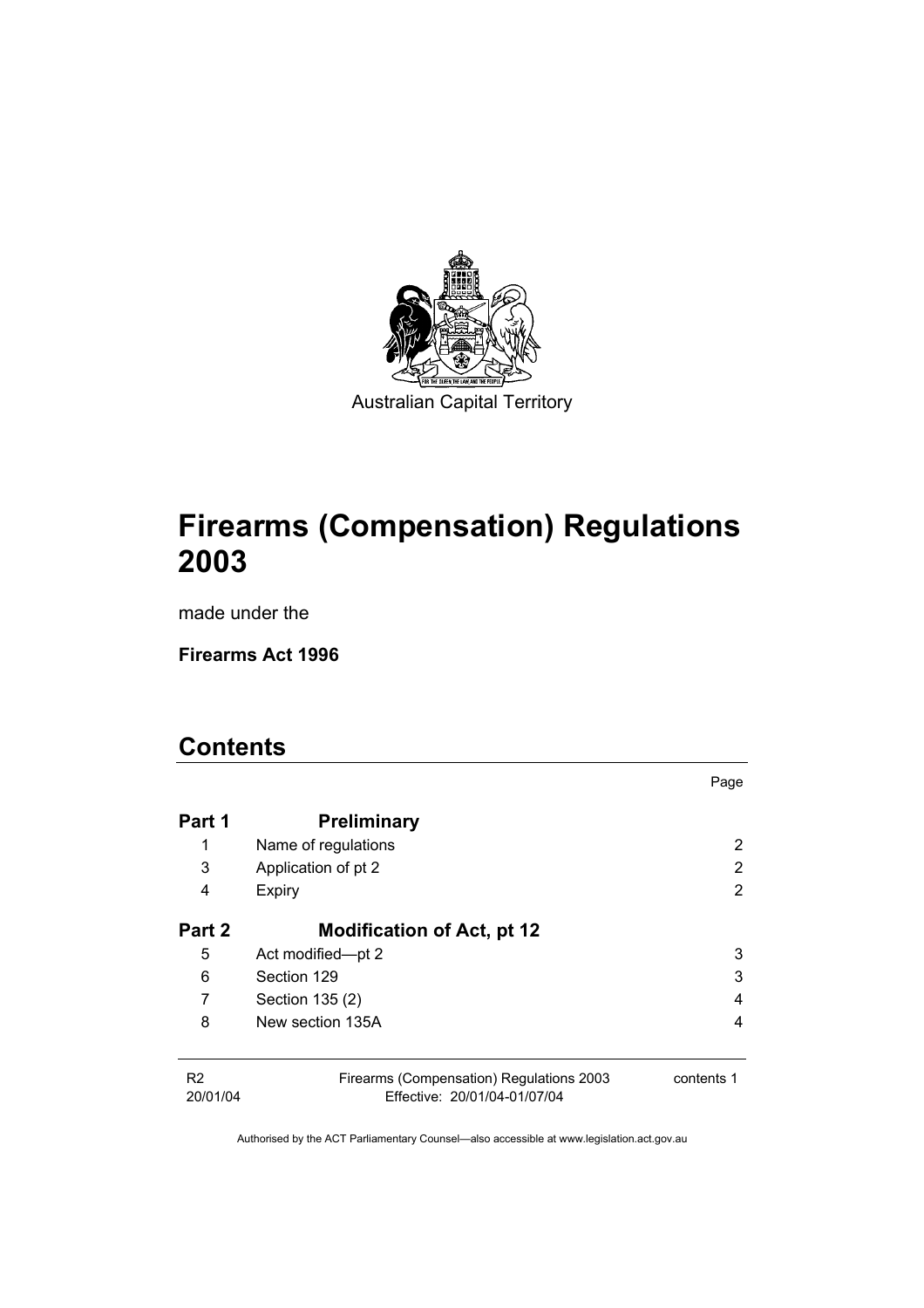#### **Contents**

|                            | Page |
|----------------------------|------|
| Section 136                | 6    |
| Section 137 (2)            | 8    |
| New sections 137A and 137B | 8    |
| Section 138 (2)            | 10   |
| Section 139                | 11   |
| Section 140                | 11   |
|                            |      |

### **Endnotes**

|   | About the endnotes     | 12 |
|---|------------------------|----|
|   | Abbreviation key       | 12 |
| 3 | Legislation history    | 13 |
| 4 | Amendment history      | 13 |
| 5 | Earlier republications | 14 |

contents 2 Firearms (Compensation) Regulations 2003 Effective: 20/01/04-01/07/04

R2 20/01/04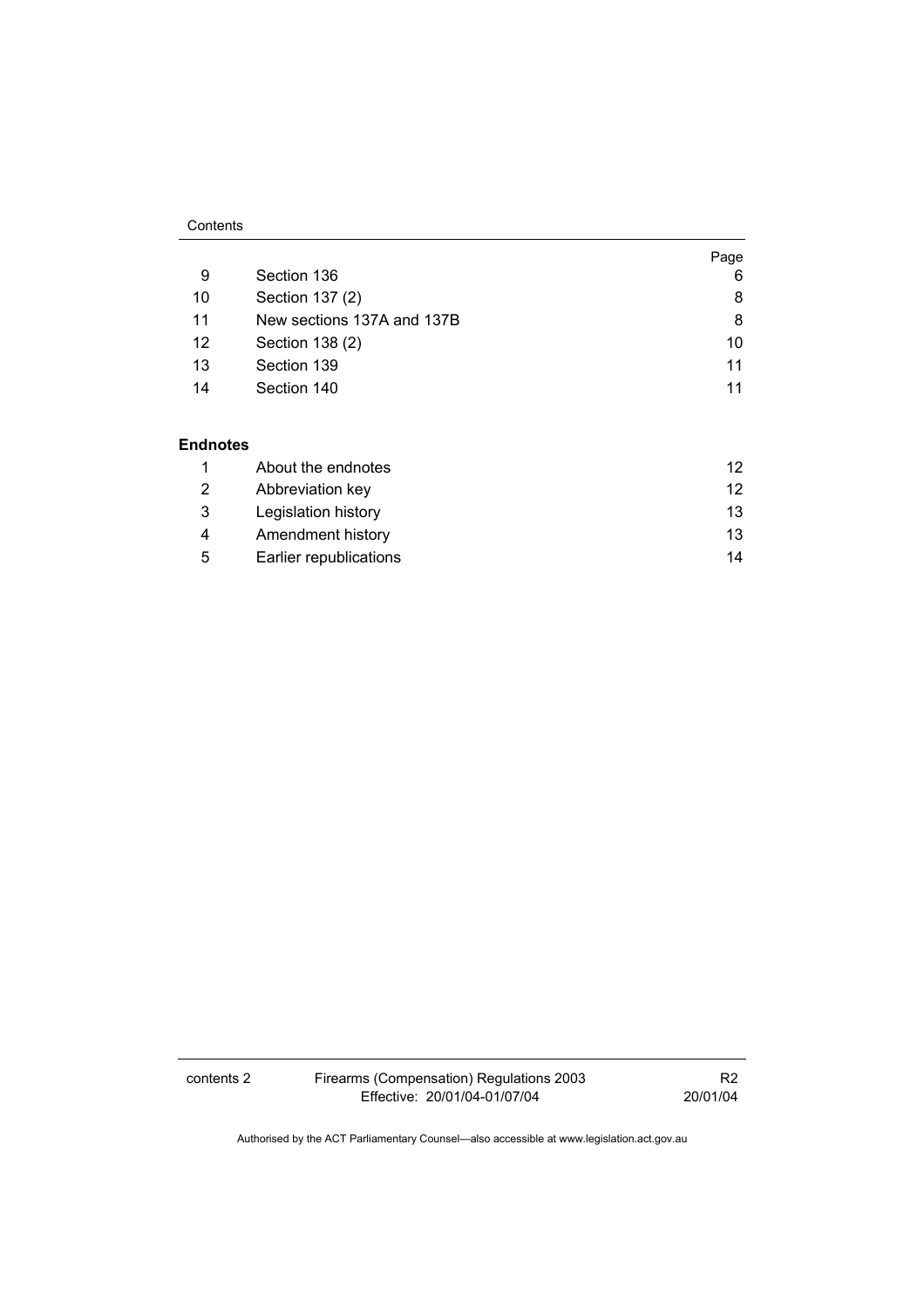

# **Firearms (Compensation) Regulations 2003**

made under the

**Firearms Act 1996** 

R2 20/01/04 Firearms (Compensation) Regulations 2003 Effective: 20/01/04-01/07/04

page 1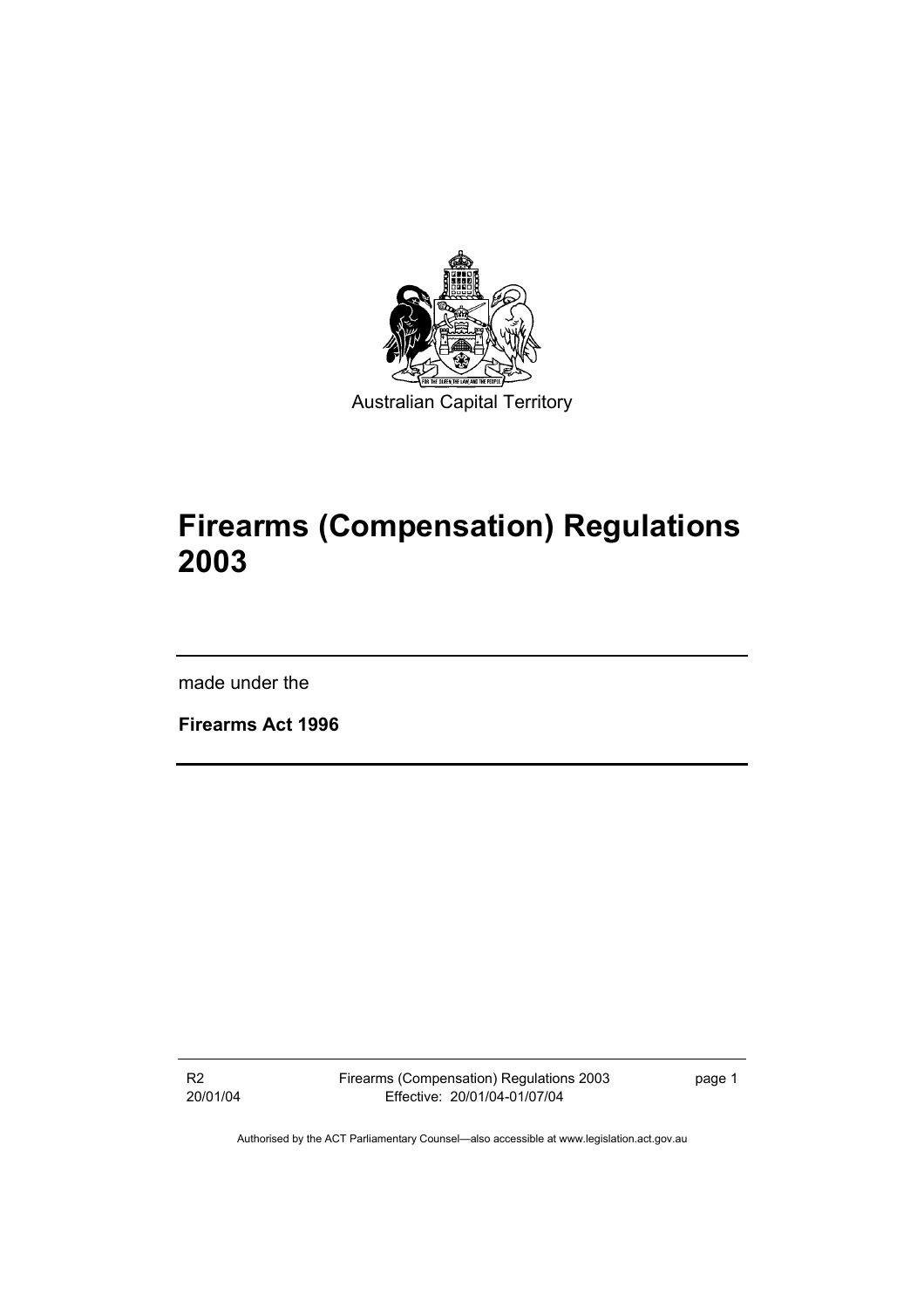#### **Part 1** Preliminary

Regulation 1

## Part 1 **Preliminary**

## **1 Name of regulations**

These regulations are the *Firearms (Compensation) Regulations 2003*.

## **3 Application of pt 2**

Part 2 applies in relation to a pistol, and an accessory or major part for a pistol, for which a person is entitled to compensation under the Act, part 12 (Transitional provisions).

## **4 Expiry**

These regulations expire on 1 July 2004.

page 2 Firearms (Compensation) Regulations 2003 Effective: 20/01/04-01/07/04

R2 20/01/04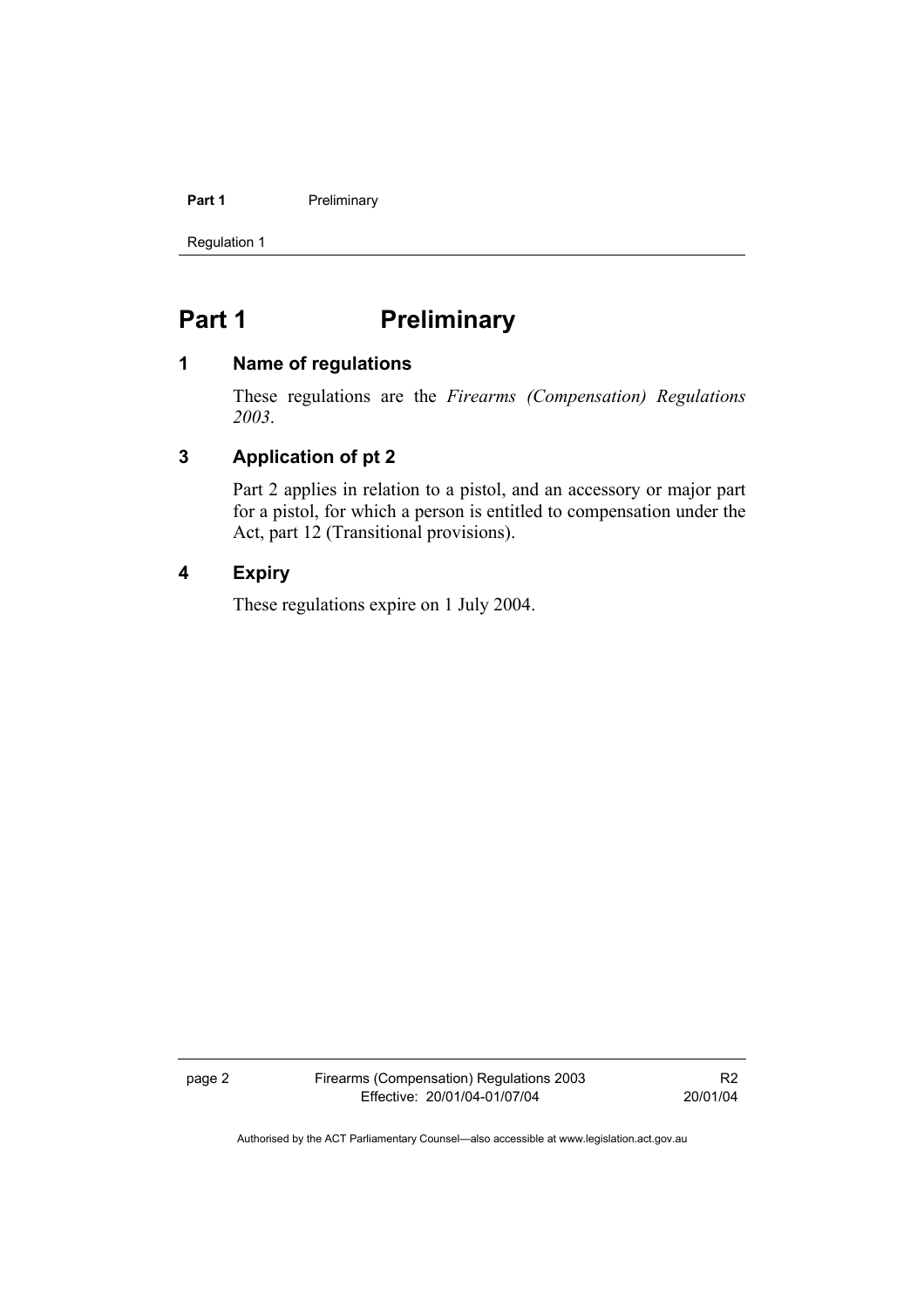## **5 Act modified—pt 2**

This part modifies the *Firearms Act 1996*, part 12 (Transitional provisions).

#### **6 Section 129**

*substitute* 

## **129 Definitions for pt 12**

In this part:

*accessory*, for a pistol, does not include a cap, jacket, carry bag, glove, safety glasses or a similar item.

#### *amnesty period*—

- (a) means the period after 30 June 2003 and before 1 January 2004; and
- (b) for the following provisions—includes the period beginning on 5 January 2004 and ending at 12 noon on 10 January 2004:
	- section 132 (Temporary amnesty for possession of prohibited pistols by licensed target pistol shooters)
	- section 135 (Compensation for surrendered prohibited pistols—licensed pistol shooters)
	- section 135A (Compensation for surrendered accessories and major parts—licensed pistol shooters)
	- section 136 (Compensation for licensed firearms dealers—prohibited pistols)
	- section 136A (Compensation for licensed firearms dealers—other items)

page 3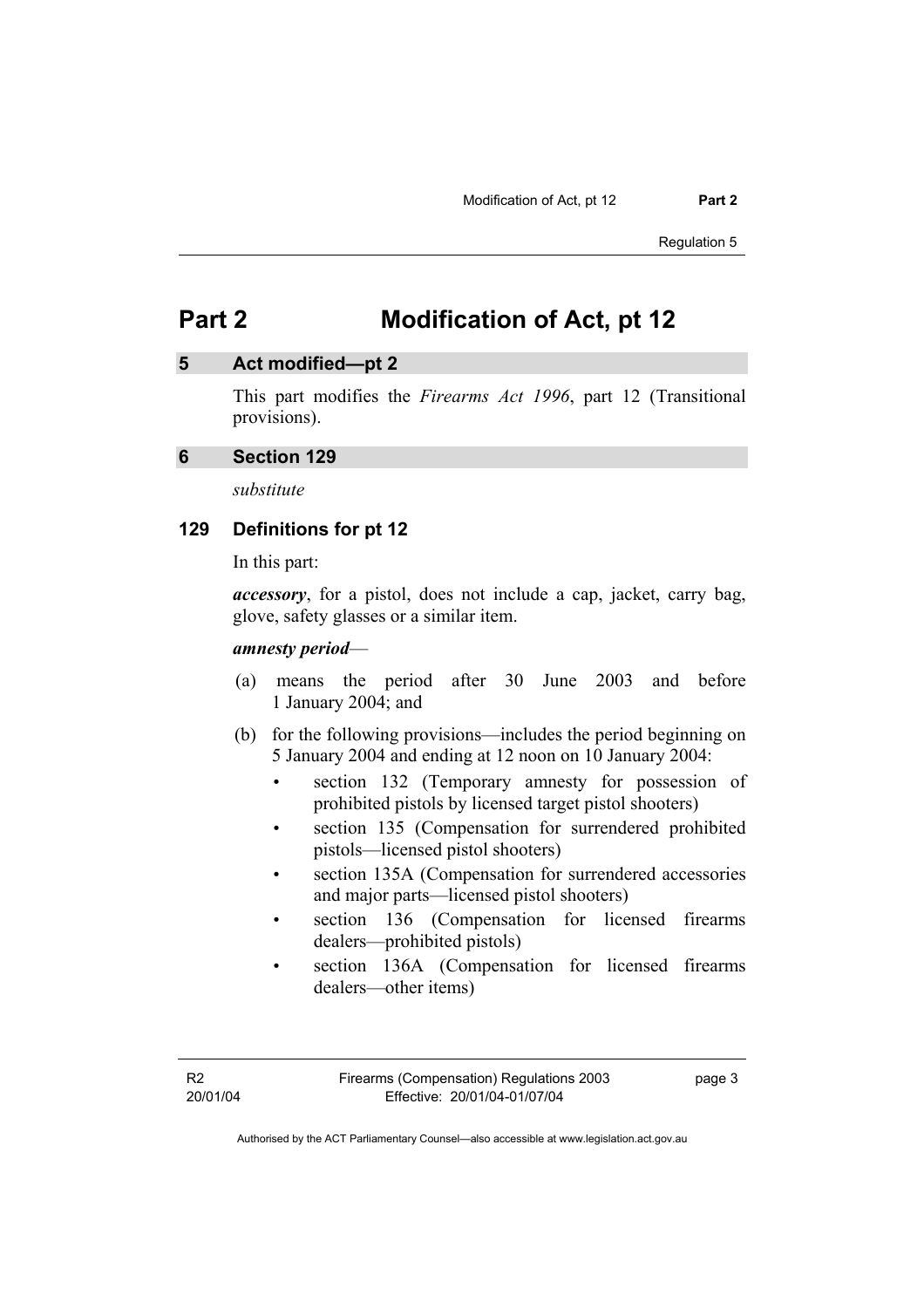Regulation 7

- section 137 (Compensation and mandatory licence disqualification—licensed pistol shooters withdrawing from pistol shooting)
- section 137B (Compensation for licensed pistol shooters withdrawing from pistol shooting—other items).

*major part*, for a pistol, includes a slide, barrel, revolving chamber, trigger assembly, frame and magazine.

*National Valuation List* means a National Valuation List, as amended from time to time, on the web site at www.handgunbuyback.gov.au.

*valuation list*, for a pistol, or an accessory or major part for a pistol, means the National Valuation List (if any) applying to the pistol, accessory or major part.

*valuation panel* means the panel established under section 140.

#### **7 Section 135 (2)**

*substitute* 

- (2) The person is entitled to payment of the following amount of compensation for the pistol:
	- (a) if a valuation list applies to the pistol—the amount worked out in accordance with the list; or
	- (b) if a valuation list does not apply to the pistol—the amount assessed by the valuation panel.
- (3) However, if a valuation list applies to the pistol and the person asks a police officer to arrange for the pistol's value to be assessed by the valuation panel, the person is entitled to payment of the amount of compensation assessed by the valuation panel.

## **8 New section 135A**

*insert* 

page 4 Firearms (Compensation) Regulations 2003 Effective: 20/01/04-01/07/04

R2 20/01/04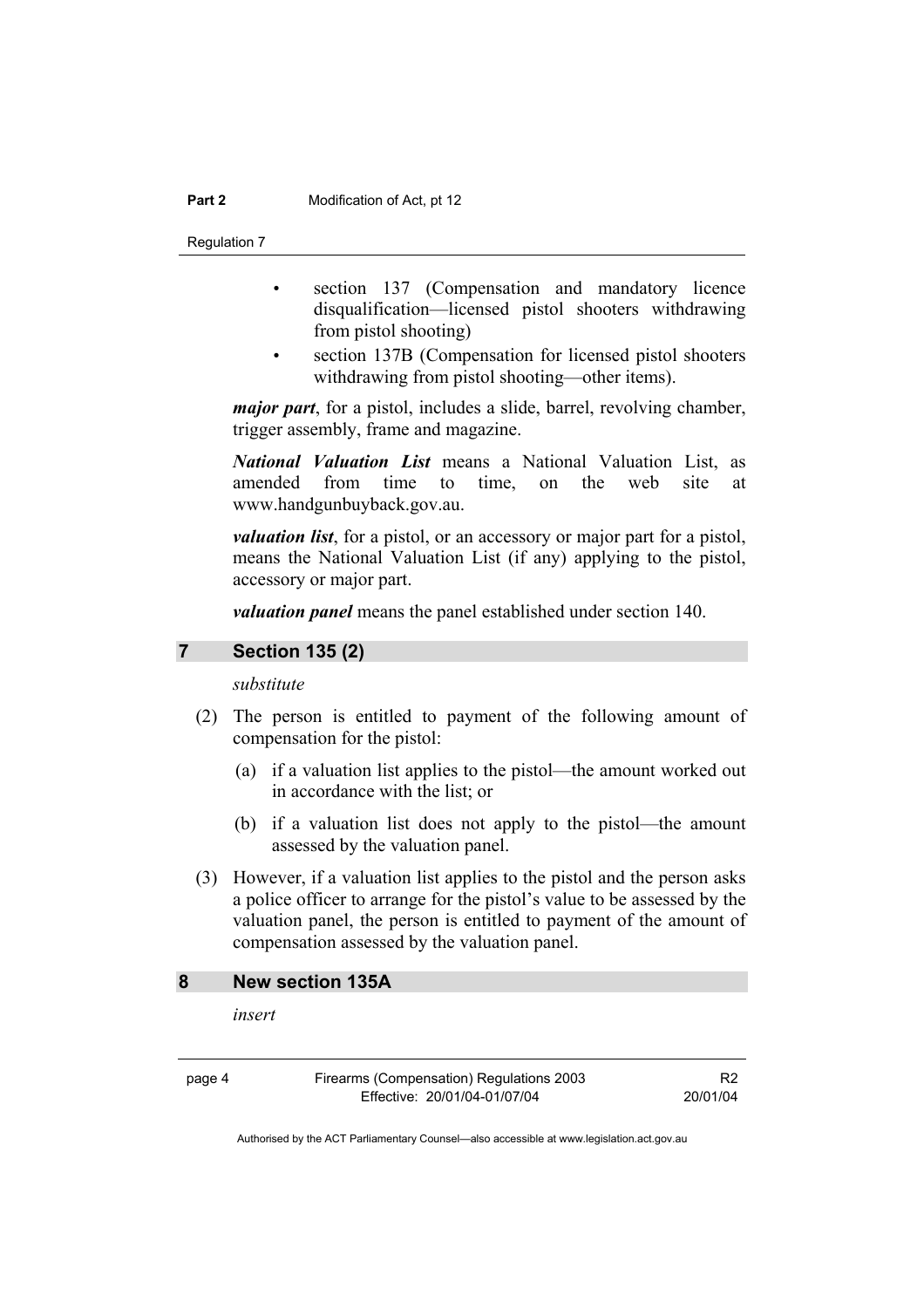## **135A Compensation for surrendered accessories and major parts—licensed pistol shooters**

(1) In this section:

*related item*, for a person, means—

- (a) a major part of, or a major part designed for use with, a pistol for which the person is entitled to compensation under section 135; or
- (b) an accessory (including a special holster) that is—
	- (i) specific to a pistol for which the person is entitled to compensation under section 135; and
	- (ii) directly related to the person's participation in pistol shooting; or
- (c) a major part of, or major part designed for use with, a prohibited pistol that is no longer owned by the person but that has been registered in the person's name.
- (2) This section applies to a person if—
	- (a) section 135 applies to the person; and
	- (b) the person surrenders a related item owned by the person to a police officer during the amnesty period.
- (3) The person is entitled to payment of the following amount of compensation for the related item:
	- (a) if a valuation list applies to the item—the amount worked out in accordance with the list; or
	- (b) if a valuation list does not apply to the item—the amount assessed by the valuation panel.
- (4) However, if a valuation list applies to the item but the person asks a police officer to arrange for the item's value to be assessed by the

page 5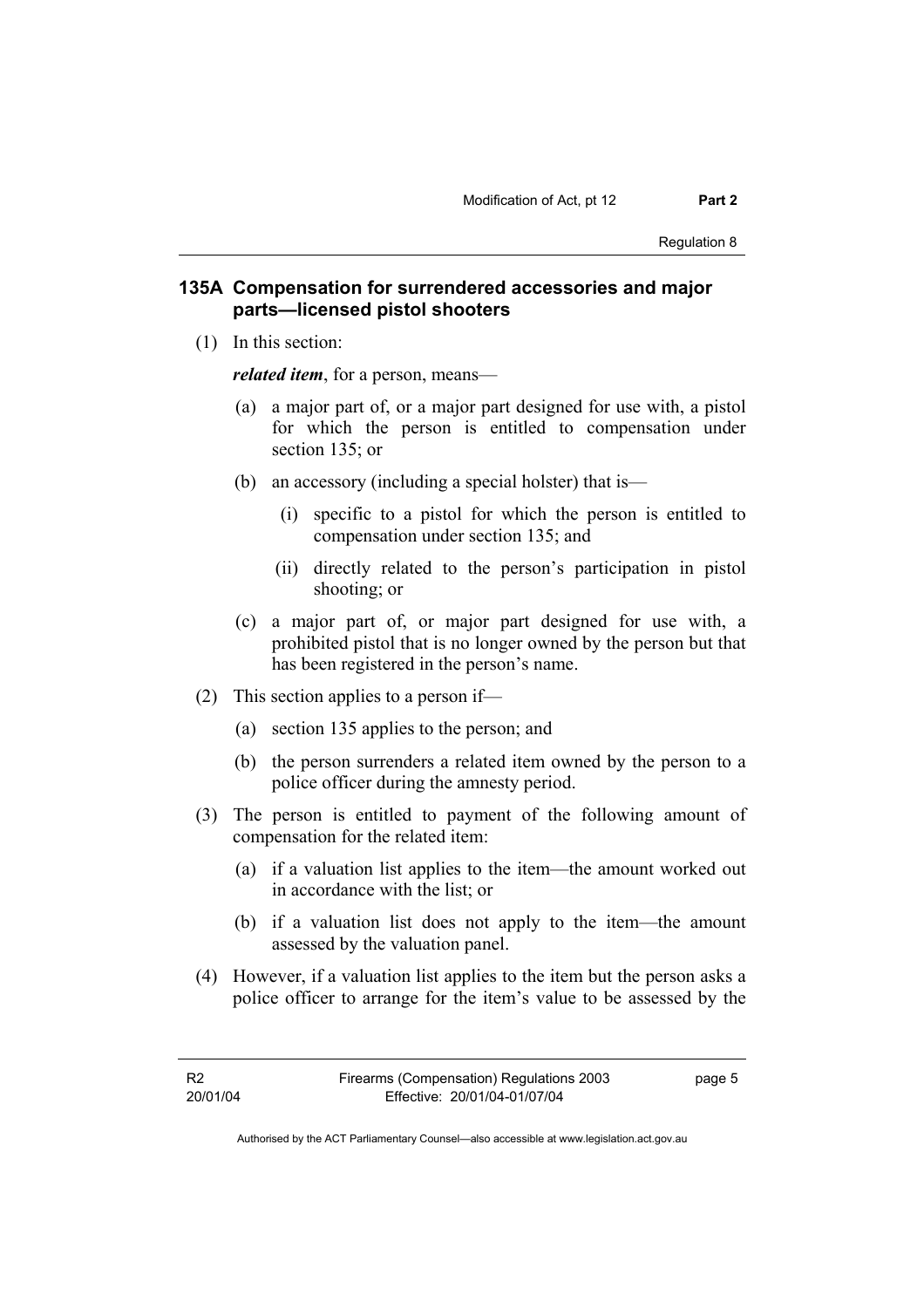Regulation 9

valuation panel, the person is entitled to payment of the amount of compensation assessed by the valuation panel.

- (5) For this section, the person or a police officer may ask the valuation panel to decide whether a thing is a related item for the person.
- (6) The valuation panel's decision applies to the working out of the amount of compensation to which the person is entitled to under this section.

### **9 Section 136**

*substitute* 

## **136 Compensation for licensed firearms dealers—prohibited pistols**

- (1) This section applies to a prohibited pistol owned by a licensed firearms dealer if—
	- (a) the dealer acquired or ordered the pistol before 20 December 2002; and
	- (b) the dealer surrenders the pistol to a police officer during the amnesty period.
- (2) The dealer is entitled to payment of the following amount of compensation for the pistol:
	- (a) if the pistol was imported by the dealer—the total of the customs value of the pistol determined in accordance with the *Customs Act 1901* (Cwlth), section 159 and 20% of that determined customs value;
	- (b) in any other case—
		- (i) if a valuation list applies to the pistol—the amount worked out in accordance with the list; or
		- (ii) if a valuation list does not apply to the pistol—the amount assessed by the valuation panel.

| page 6 | Firearms (Compensation) Regulations 2003 |          |
|--------|------------------------------------------|----------|
|        | Effective: 20/01/04-01/07/04             | 20/01/04 |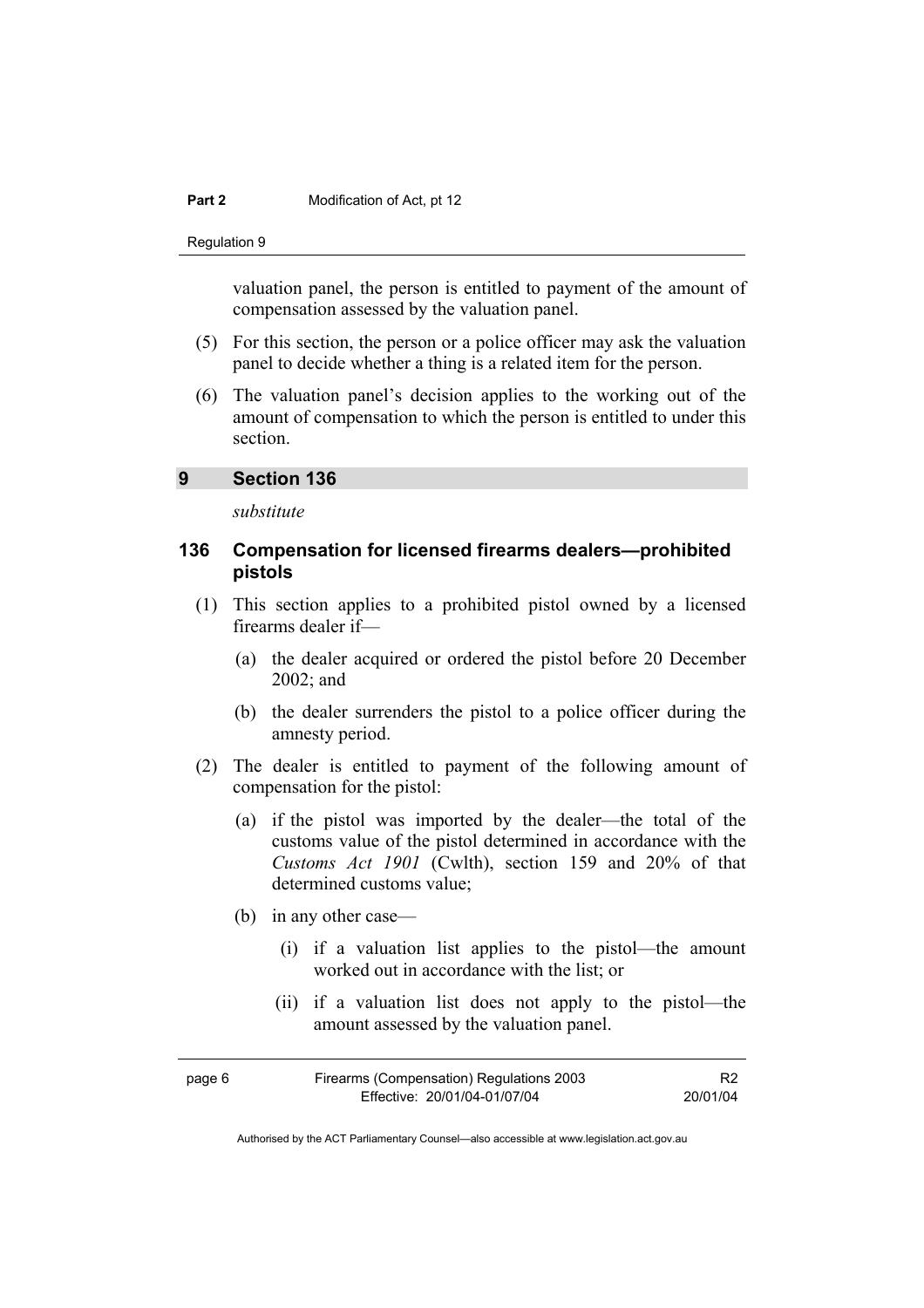(3) However, if a valuation list applies to the pistol but the dealer asks a police officer to arrange for the pistol's value to be assessed by the valuation panel, the dealer is entitled to payment of the amount of compensation assessed by the valuation panel.

## **136A Compensation for licensed firearms dealers—other items**

(1) In this section:

### *related item* means—

- (a) any part or accessory for a prohibited pistol that can be used only for a prohibited pistol; or
- (b) commercially available factory-loaded ammunition that can be used only by a prohibited pistol.
- (2) This section applies to a licensed firearms dealer if—
	- (a) the dealer acquired or ordered a related item before 20 December 2002; and
	- (b) the dealer surrenders the item to a police officer during the amnesty period.
- (3) For each particular kind of related item surrendered by the dealer, the dealer is entitled to payment of the amount of compensation worked out in accordance with subsection (4) or (5) for a quantity of the item that is not more than a commercially viable stock level for the item.
- (4) The amount of compensation payable to the dealer for a related item is as follows:
	- (a) if the item was imported by the dealer—the total of the customs value of the item determined in accordance with the *Customs Act 1901* (Cwlth), section 159 and 20% of that determined customs value;
	- (b) in any other case—

page 7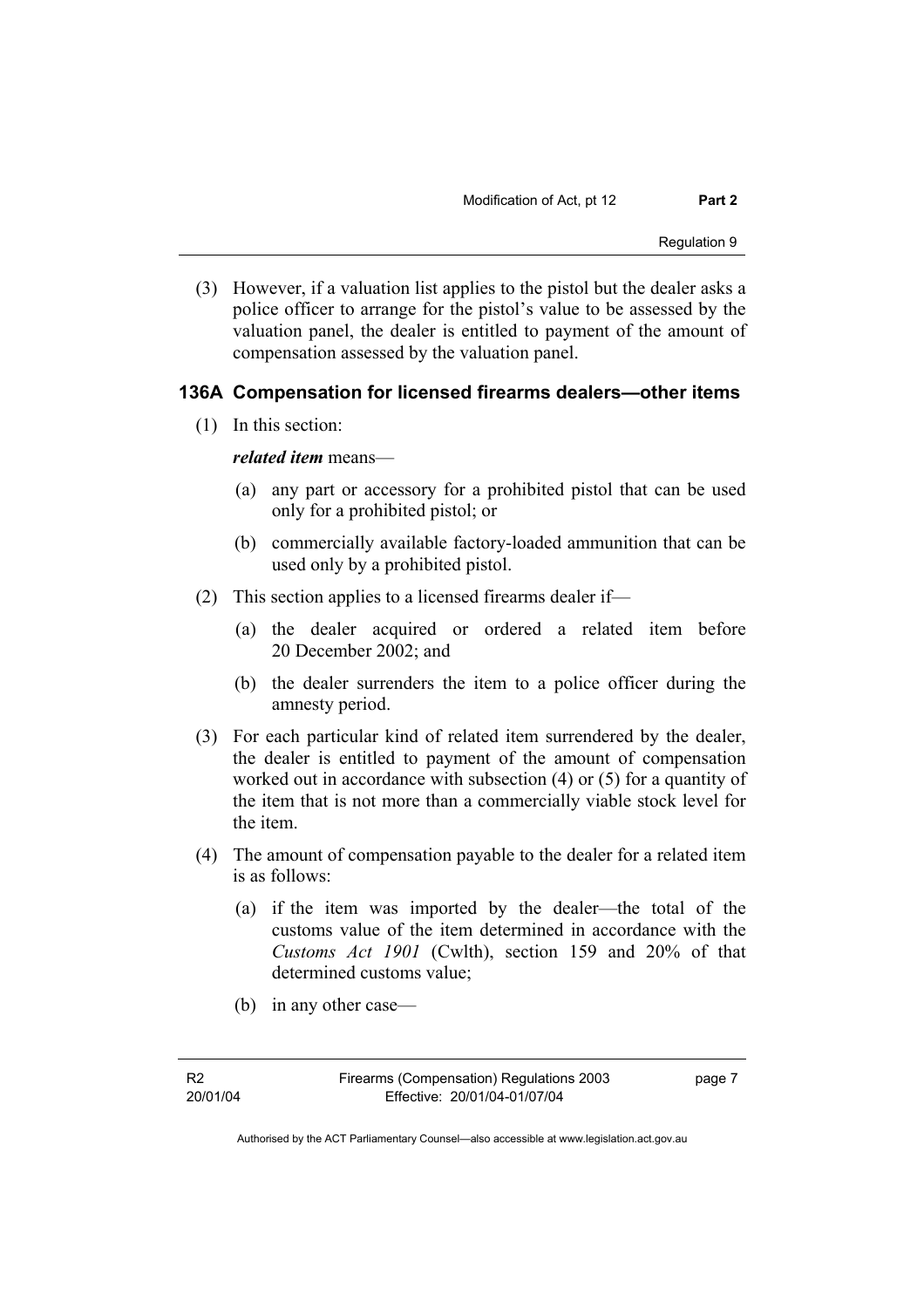Regulation 10

- (i) if a valuation list applies to the item—the amount worked out in accordance with the list; or
- (ii) if a valuation list does not apply to the item—the amount assessed by the valuation panel.
- (5) However, if a valuation list applies to the item but the dealer asks a police officer to arrange for the item's value to be assessed by the valuation panel, amount of compensation payable to the dealer is the amount assessed by the valuation panel.
- (6) For this section, the person or a police officer may ask the valuation panel to decide whether—
	- (a) a thing is a related item for the dealer; or
	- (b) the quantity of a related item that is a commercially viable stock level for the item.
- (7) The valuation panel's decision applies to the working out of the amount of compensation to which the dealer is entitled to under this section.

## **10 Section 137 (2)**

*omit* 

## **11 New sections 137A and 137B**

*insert* 

## **137A Compensation for licensed pistol shooters withdrawing from pistol shooting—pistols**

(1) This section applies to a person to whom section 137 applies.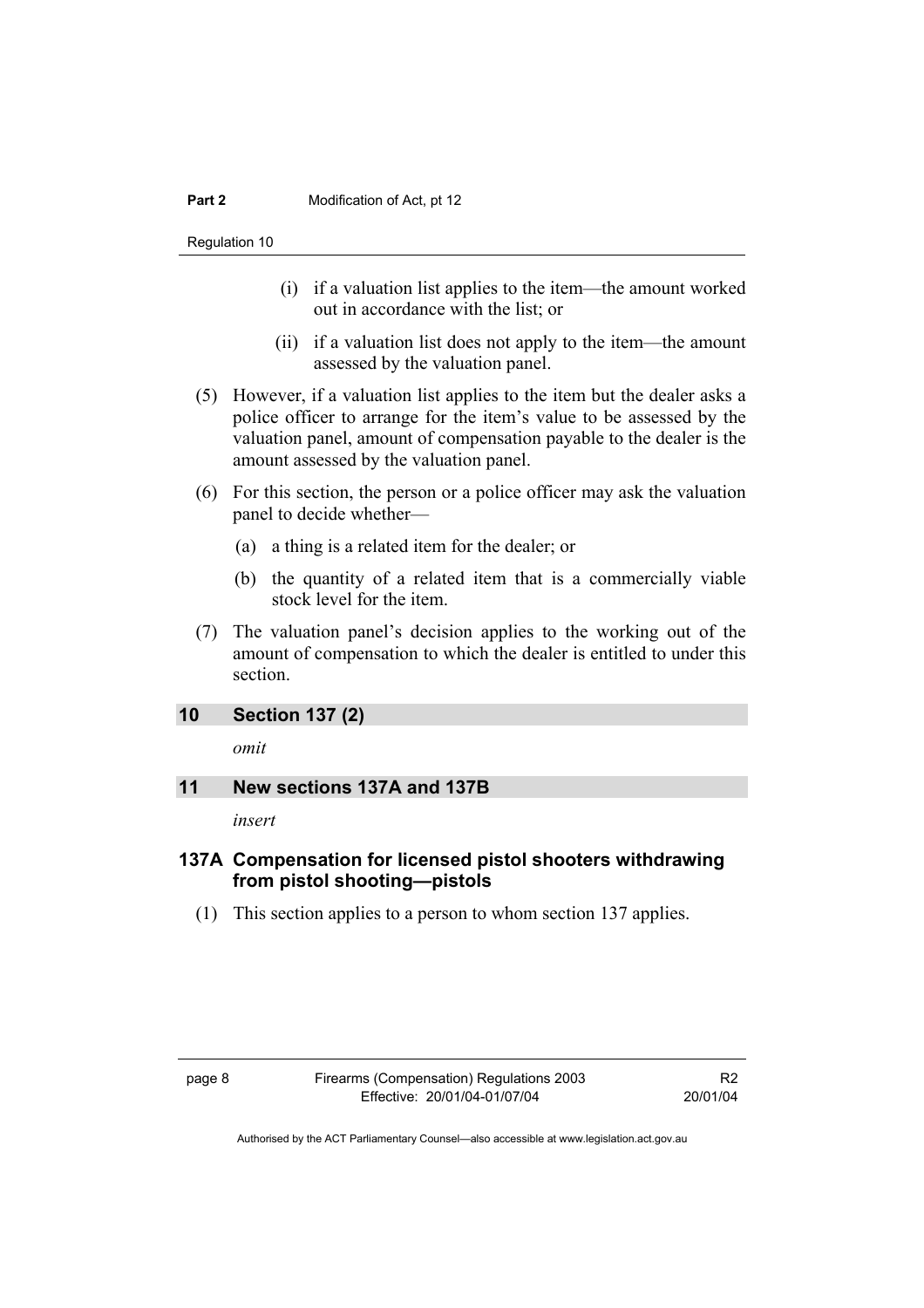- (2) The person is entitled to payment of the following amount of compensation for each pistol surrendered by the person under section 137:
	- (a) if a valuation list applies to the pistol—the amount worked out in accordance with the list; or
	- (b) if a valuation list does not apply to the pistol—the amount assessed by the valuation panel.
- (3) However, if a valuation list applies to the pistol and the person asks a police officer to arrange for the pistol's value to be assessed by the valuation panel, the person is entitled to payment of the amount of compensation assessed by the valuation panel.

## **137B Compensation for licensed pistol shooters withdrawing from pistol shooting—other items**

(1) In this section:

*related item*, for a person, means—

- (a) a major part of, or a major part designed for use with, a pistol for which the person is entitled to compensation under section 137; or
- (b) an accessory (including a special holster) that is—
	- (i) specific to a pistol for which the person is entitled to compensation under section 137; and
	- (ii) directly related to the person's participation in pistol shooting; or
- (c) a major part of, or major part designed for use with, a prohibited pistol that is no longer owned by the person but that has been registered in the person's name.
- (2) This section applies to a person if—
	- (a) section 137 applies to the person; and

| - R2     | Firearms (Compensation) Regulations 2003 | page 9 |
|----------|------------------------------------------|--------|
| 20/01/04 | Effective: 20/01/04-01/07/04             |        |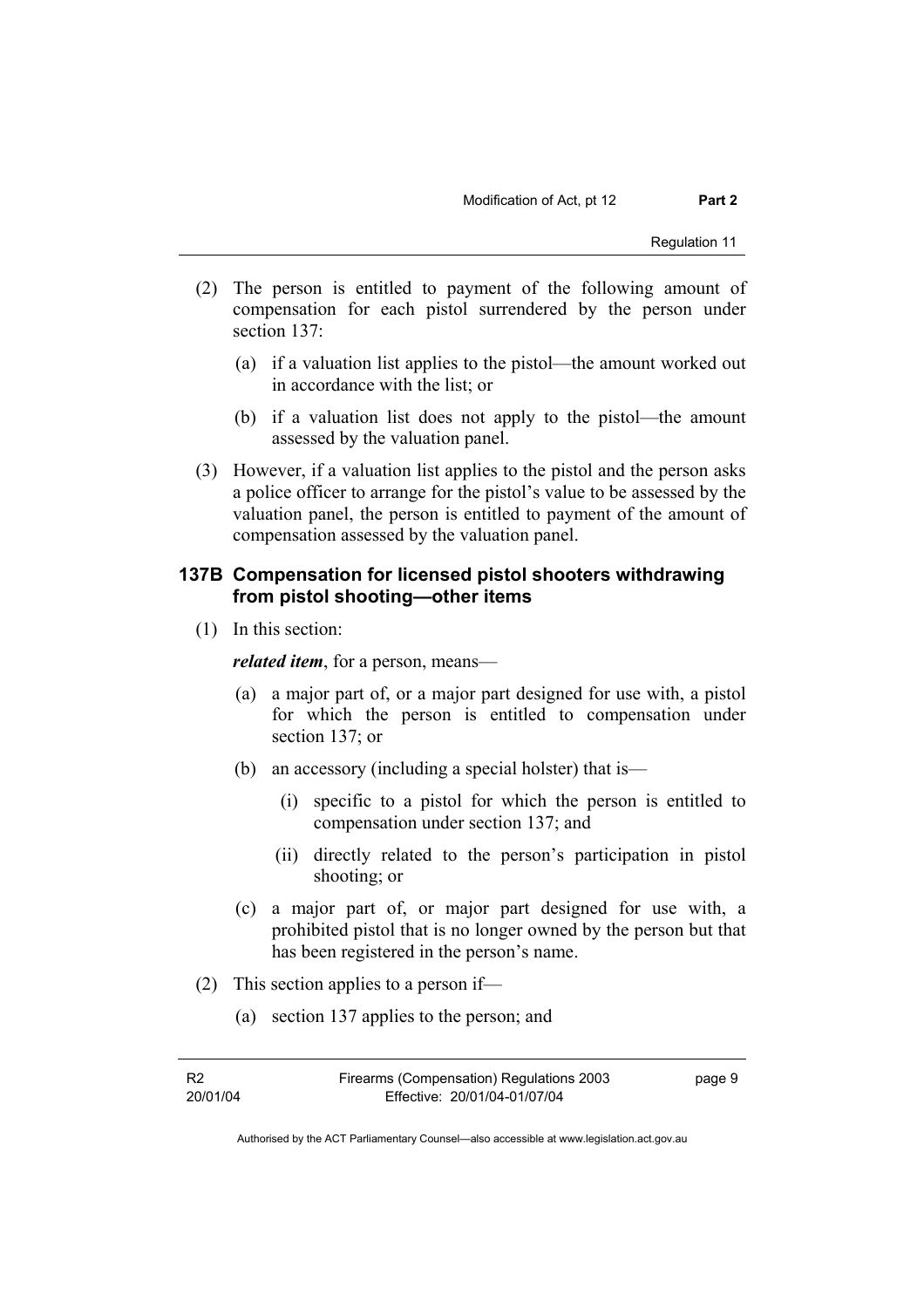Regulation 12

- (b) the person surrenders a related item owned by the person to a police officer during the amnesty period.
- (3) The person is entitled to payment of the following amount of compensation for the related item:
	- (a) if a valuation list applies to the item—the amount worked out in accordance with the list; or
	- (b) if a valuation list does not apply to the item—the amount assessed by the valuation panel.
- (4) However, if a valuation list applies to the item but the person asks a police officer to arrange for the item's value to be assessed by the valuation panel, the person is entitled to payment of the amount of compensation assessed by the valuation panel.
- (5) For this section, the person or a police officer may ask the valuation panel to decide whether a thing is a related item for the person.
- (6) The valuation panel's decision applies to the working out of the amount of compensation to which the person is entitled to under this section.

## **12 Section 138 (2)**

*substitute* 

- (2) The person is entitled to payment of the following amount of compensation for the pistol:
	- (a) if a valuation list applies to the pistol—the amount worked out in accordance with the list; or
	- (b) if a valuation list does not apply to the pistol—the amount assessed by the valuation panel.
- (2A) However, if a valuation list applies to the pistol and the person asks a police officer to arrange for the pistol's value to be assessed by the valuation panel, the person is entitled to payment of the amount of compensation assessed by the valuation panel.

| Firearms (Compensation) Regulations 2003<br>page 10 |                              |          |
|-----------------------------------------------------|------------------------------|----------|
|                                                     | Effective: 20/01/04-01/07/04 | 20/01/04 |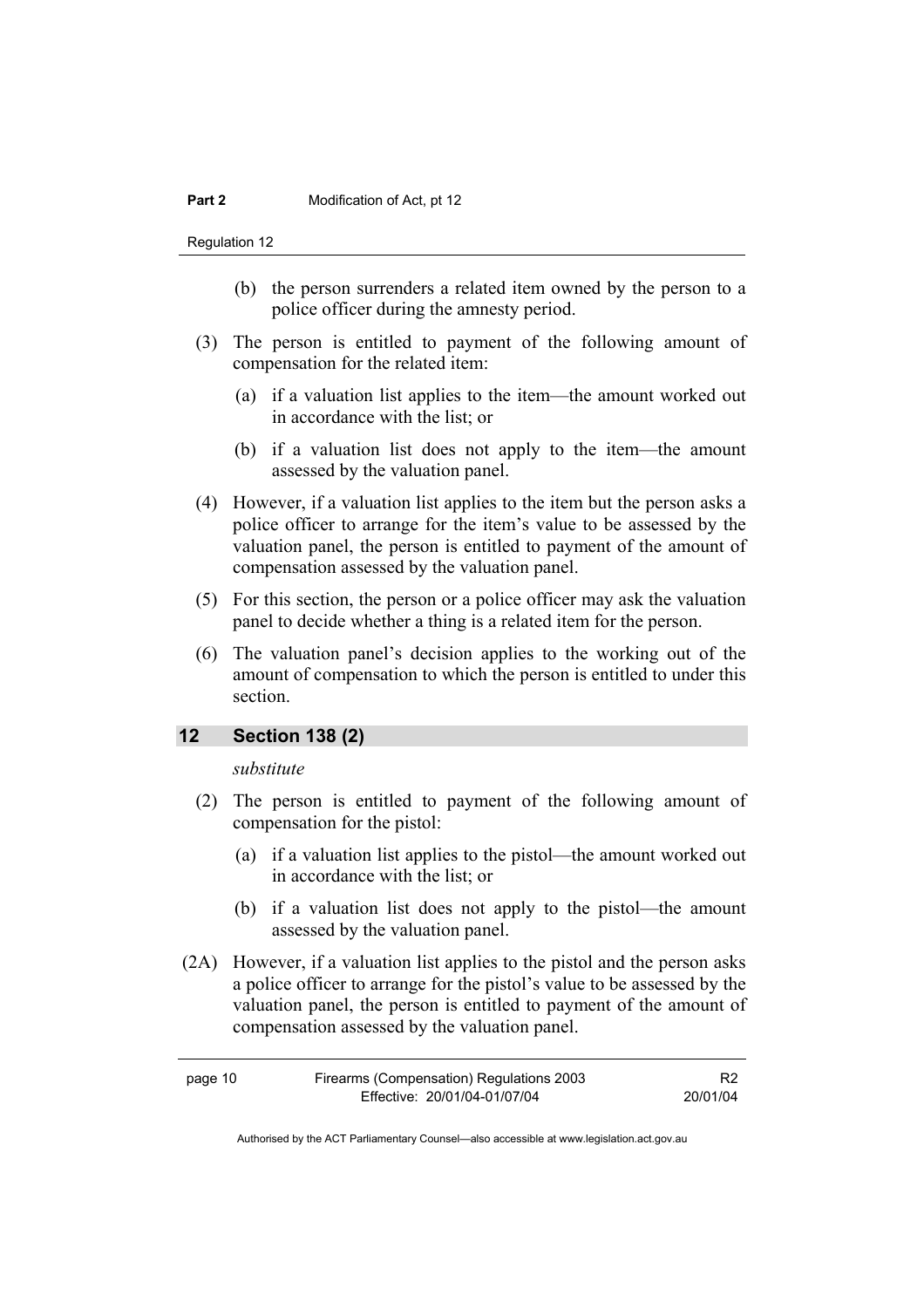#### Modification of Act, pt 12 **Part 2**

#### Regulation 13

#### **13 Section 139**

*omit* 

## **14 Section 140**

*substitute* 

#### **140 Valuation panel**

- (1) The chief executive must arrange for the establishment of a valuation panel constituted by—
	- (a) 4 firearms dealers licensed under the *Firearms Act 1996* (NSW); and
	- (b) 1 police officer exercising functions in relation to the surrender of pistols under this part; and
	- (c) 1 police officer experienced in firearm ballistics.

*Note* For the making of appointments, see Legislation Act, div 19.3.

- (2) The quorum for a meeting of the panel is 1 firearms dealer and 1 police officer.
- (3) The panel has the functions given to it by this part.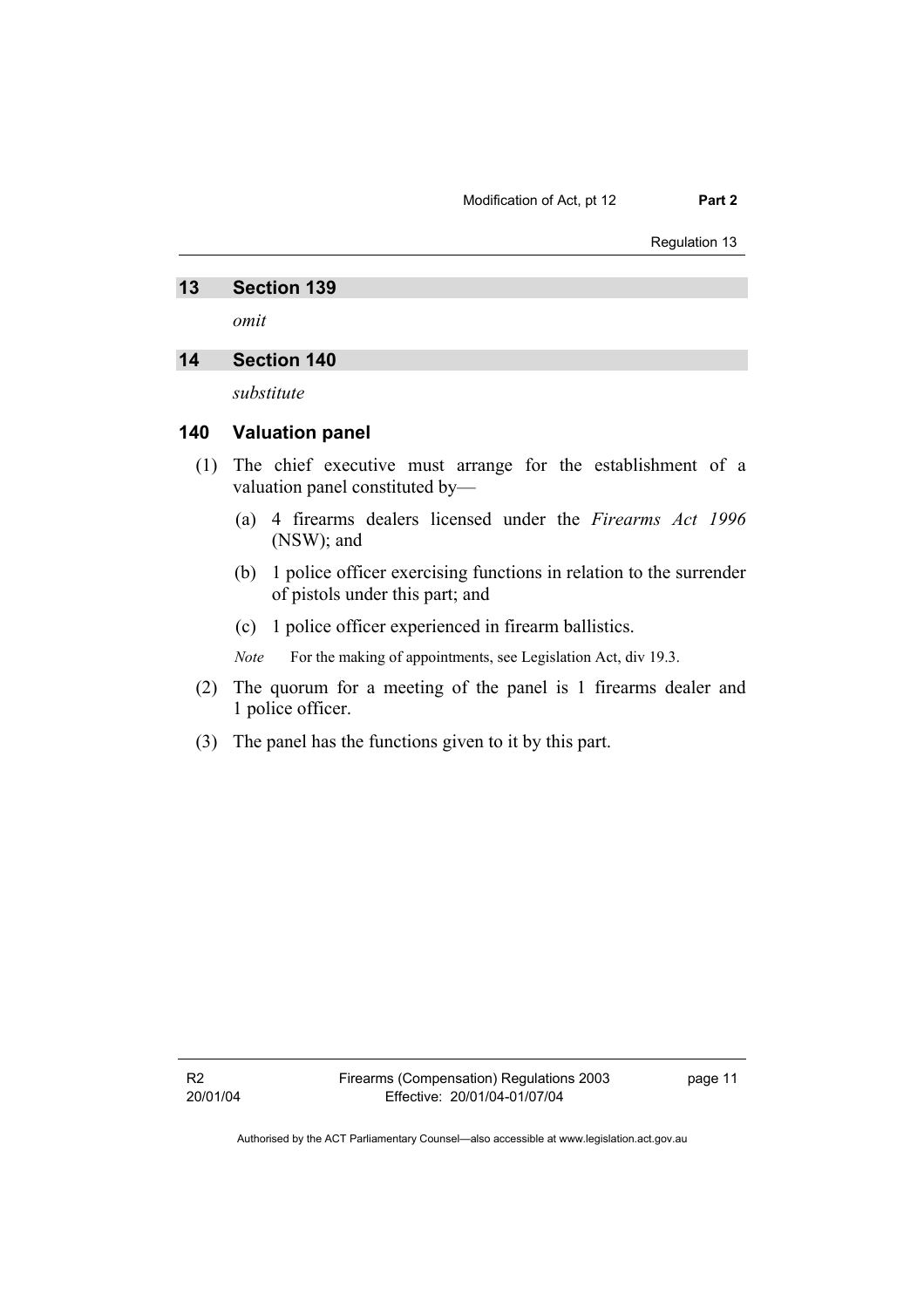#### **Endnotes**

1 About the endnotes

## **Endnotes**

### **1 About the endnotes**

Amending and modifying laws are annotated in the legislation history and the amendment history. Current modifications are not included in the republished law but are set out in the endnotes.

Not all editorial amendments made under the *Legislation Act 2001*, part 11.3 are annotated in the amendment history. Full details of any amendments can be obtained from the Parliamentary Counsel's Office.

Uncommenced amending laws and expiries are listed in the legislation history and the amendment history. These details are underlined. Uncommenced provisions and amendments are not included in the republished law but are set out in the last endnote.

If all the provisions of the law have been renumbered, a table of renumbered provisions gives details of previous and current numbering.

The endnotes also include a table of earlier republications.

If the republished law includes penalties, current information about penalty unit values appears on the republication inside front cover.

## **2 Abbreviation key**

| $am = amended$                             | $ord = ordinance$                           |
|--------------------------------------------|---------------------------------------------|
| $amdt = amendment$                         | orig = original                             |
| $ch = chapter$                             | $p = page$                                  |
| $cl = clause$                              | par = paragraph                             |
| $def = definition$                         | pres = present                              |
| $dict = dictionary$                        | $prev = previous$                           |
| disallowed = disallowed by the Legislative | $(\text{prev})$ = previously                |
| Assembly                                   | $prov = provision$                          |
| $div =$ division                           | $pt = part$                                 |
| $exp = expires/expired$                    | $r = rule/subrule$                          |
| Gaz = Gazette                              | $reg = regulation/subregulation$            |
| $hdg =$ heading                            | $renum = renumbered$                        |
| IA = Interpretation Act 1967               | $reloc = relocated$                         |
| ins = inserted/added                       | $R[X]$ = Republication No                   |
| $LA =$ Legislation Act 2001                | $RI$ = reissue                              |
| $LR =$ legislation register                | s = section/subsection                      |
| LRA = Legislation (Republication) Act 1996 | $sch = schedule$                            |
| $mod = modified / modified$                | $sdiv = subdivision$                        |
| $No = number$                              | $sub =$ substituted                         |
| $num = numbered$                           | SL = Subordinate Law                        |
| $o = order$                                | underlining $=$ whole or part not commenced |
| om = omitted/repealed                      | or to be expired                            |
|                                            |                                             |

page 12 Firearms (Compensation) Regulations 2003 Effective: 20/01/04-01/07/04

R2 20/01/04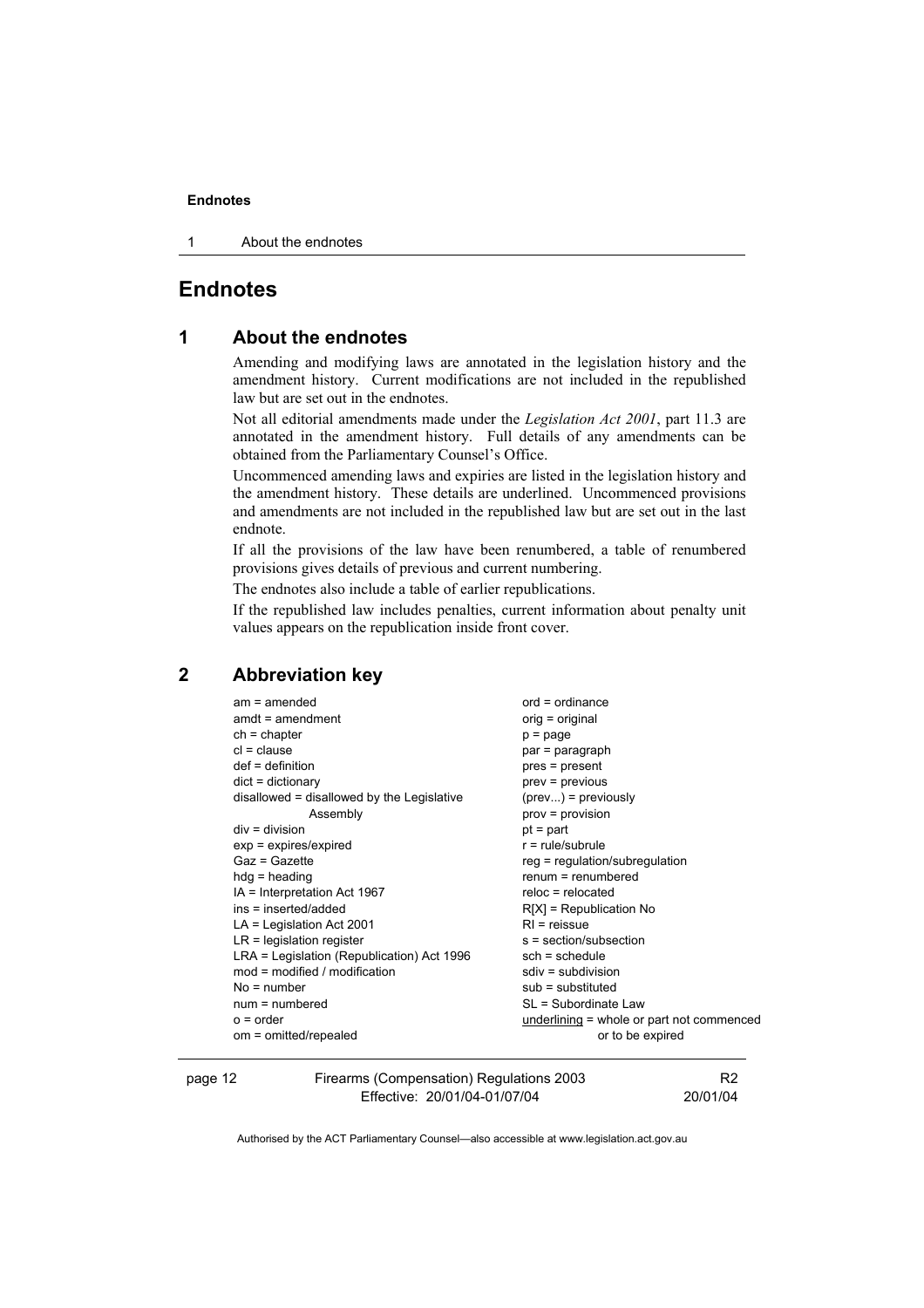#### **Endnotes**

## **3 Legislation history**

#### **Firearms (Compensation) Regulations 2003 SL2003-28**  notified LR 28 August 2003 reg 1, reg 2 commenced 28 August 2003 (LA s 75 (1))

remainder commenced 29 August 2003 (reg 2) *Note* SL exp 1 July 2004 (see SL2003-28 reg 4)

as amended by

## **Firearms (Extension of Amnesty) Amendment Regulations 2004 (No 1) SL2004-3**

notified LR 19 January 2004 reg 1, reg 2 commenced 19 January 2004 (LA s 75 (1)) remainder commenced 20 January 2004 (reg 2)

#### **4 Amendment history**

**Commencement**  om LA s 89 (4) **Section 129**  reg 6 am SL2004-3 reg 4 **Amendment of Firearms Regulations**<br>
om LA s 89 (3) om LA s  $89(3)$ **Regulations amended—pt 3**  reg 15 om LA s 89 (3) **Regulation 4**  reg 16 om LA s 89 (3) **Regulation 4 (b) to (f)**  reg 17 om LA s 89 (3)

**Regulation 29 (2) (a) (ii)**   $\text{cm}$  LA s 89 (3)

R2 20/01/04 page 13